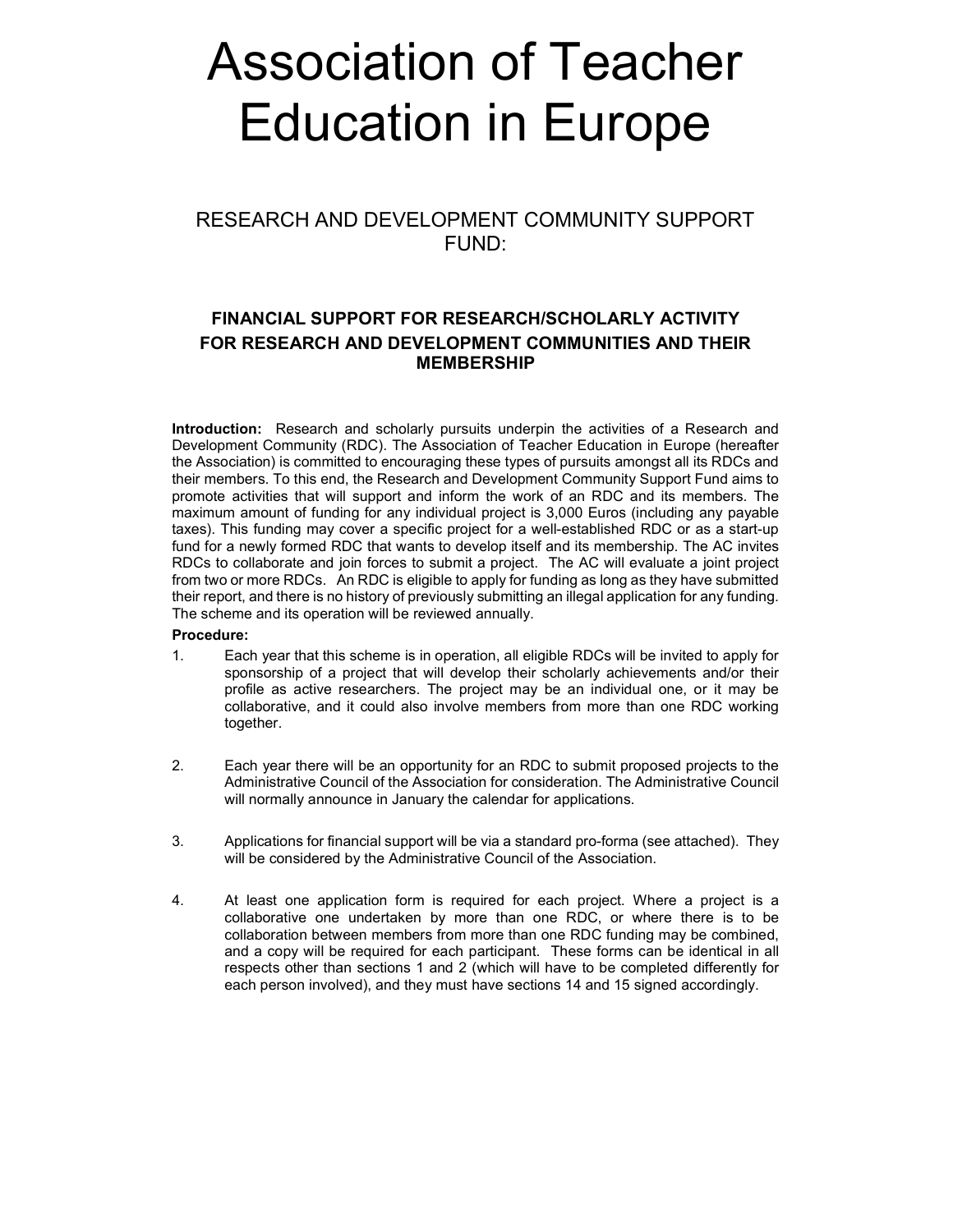- 5. When awarding funds to support project proposals, the Administrative Council will take into consideration what they see as
	- The number of ATEE members involved in the project;
	- the feasibility of the proposed project and the value of its expected outcomes;
	- the capacity of the proposer(s) to deliver the outcomes to an agreed standard and time-scale;
	- "value for money" in terms of the way, either directly or indirectly, the project's contribution to the enhancement of the RDC and the Association;
	- Cooperation with other RDCs.
- 6. Depending on overall demand for support and on the funds available, payment of an award may be delayed. The annual allocation of the set sum available from the Association's funds to support projects will be on a "first come, first served" basis. If necessary, later applicants who have been approved for support will be on a waiting list and they will receive funding only when if and when the resources become available.
- 7. If an RDC feels that they have been unreasonably excluded from an opportunity for support, that Chair(s) can make an appeal to the Administrative Council of the Association. If the matter is not satisfactorily resolved for all parties, the matter will be referred to the Ethical Committee.
- 8. Awards will be made for the anticipated duration of the project, but where that exceeds six calendar months, continued support will be dependent upon submission of a satisfactory progress report (the nature of which will be specified in the formal notification of a sponsorship award).
- 9. In accepting funds for scholarly activity or research project, the RDC is taken as making a serious commitment to generating the outcomes anticipated. The Administrative Council (or the panel on its behalf) therefore reserves the right to withhold payments where evidence of such a commitment cannot be provided.
- 10. Please note that the Association reserves all rights over the outcomes of the research that it sponsors, and it retains ownership of that work. Those seeking Association funding are therefore strongly advised to ensure that no exclusivity clause in their employment contract applies to this particular work. Unless it is previously agreed otherwise in writing, acceptance of funding from the Association also entails agreement to comply with this condition.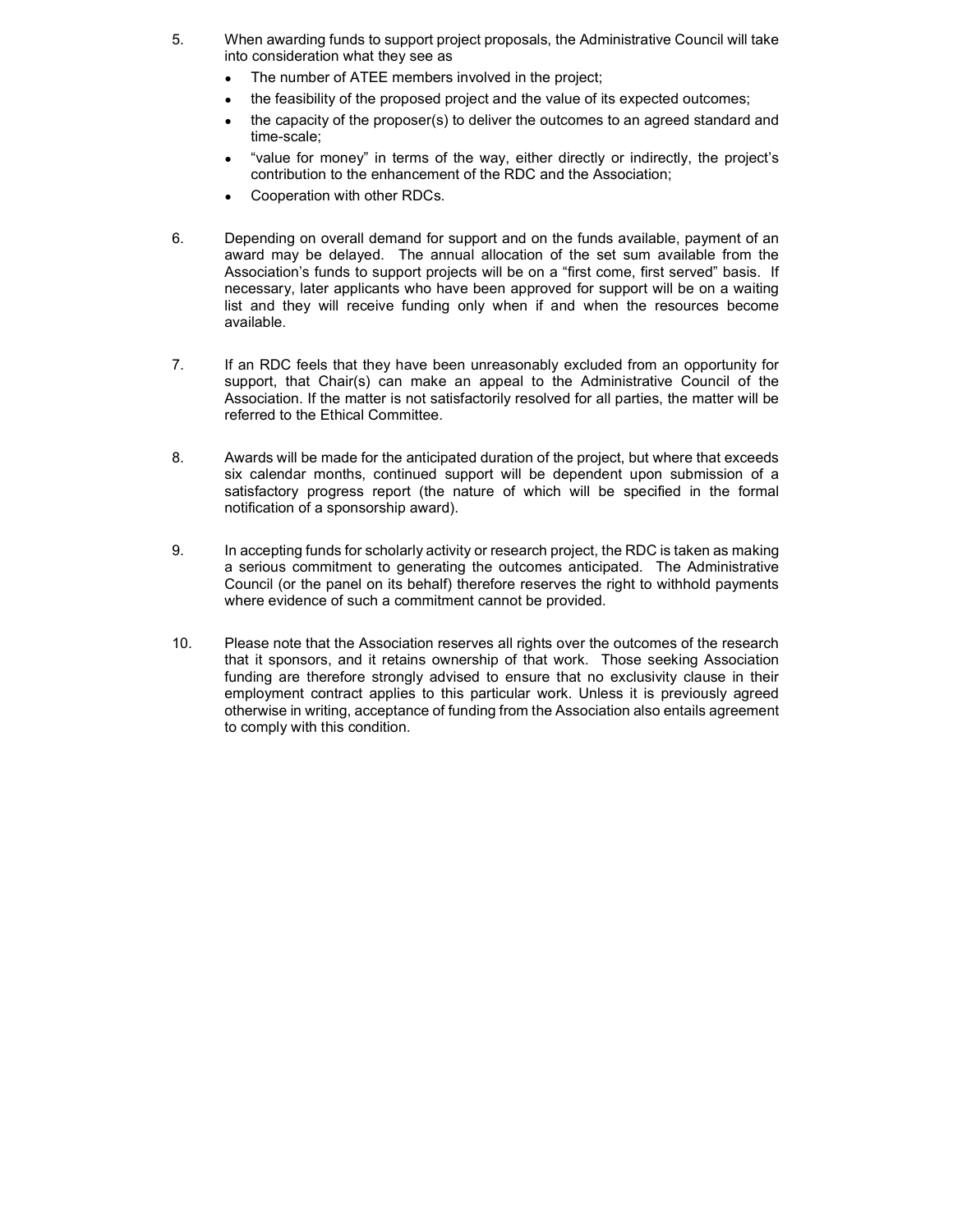## SUMMARY

| Maximum amount                                           | 3,000 EUR for each project<br>(including any payable taxes)                                                                                                                                                                                                                                                                                                                                                                                                                                                                                                                                                                                                                                                                                                                                                                                                                                  |
|----------------------------------------------------------|----------------------------------------------------------------------------------------------------------------------------------------------------------------------------------------------------------------------------------------------------------------------------------------------------------------------------------------------------------------------------------------------------------------------------------------------------------------------------------------------------------------------------------------------------------------------------------------------------------------------------------------------------------------------------------------------------------------------------------------------------------------------------------------------------------------------------------------------------------------------------------------------|
| Important dates for 2022/23                              | application deadline:<br>30/06/2022<br>period for carrying out the<br>project: 01/07/2022 - 30/06/2023                                                                                                                                                                                                                                                                                                                                                                                                                                                                                                                                                                                                                                                                                                                                                                                       |
| Examples of possible activities eligible<br>for funding: | Joint studies/researches<br>involving ATEE members;<br>Organisation of online events,<br>such as webinars and short<br>conferences;<br>Publication of open-access<br>articles (at least three RDCs<br>members or jointly with<br>another RDC);<br>Publication<br>of<br>books<br>grounded in<br>the<br><b>RDCs</b><br>(subject to the ATEE books<br>policy and<br>peer-review<br>process);<br>Speakers' fees for the RDCs<br>activities<br><b>ATEE</b><br>at<br>the<br>conferences;<br>Expenses to improve the<br>RDCs webpages in<br>the<br>ATEE website (webmaster's<br>invoices);<br>Cooperation within RDCs to<br>publish<br>for<br>call<br>a<br>submissions.<br>for<br>call<br>chapters, etc;<br>Extra-nights after or before<br>the ATEE conferences to<br>activities<br>plan<br>attend<br>or<br>meetings;<br>Online interactive activities<br>require professional<br>that<br>support. |
| Reports                                                  | The Chairs shall submit:<br>Any relevant invoice prior to<br>payment;<br>A detailed report with an<br>accurate description of outcomes<br>An accurate financial report with<br>expenses and supporting<br>documents, e.g;<br>receipts/invoices of<br>travels/accommodations, etc.                                                                                                                                                                                                                                                                                                                                                                                                                                                                                                                                                                                                            |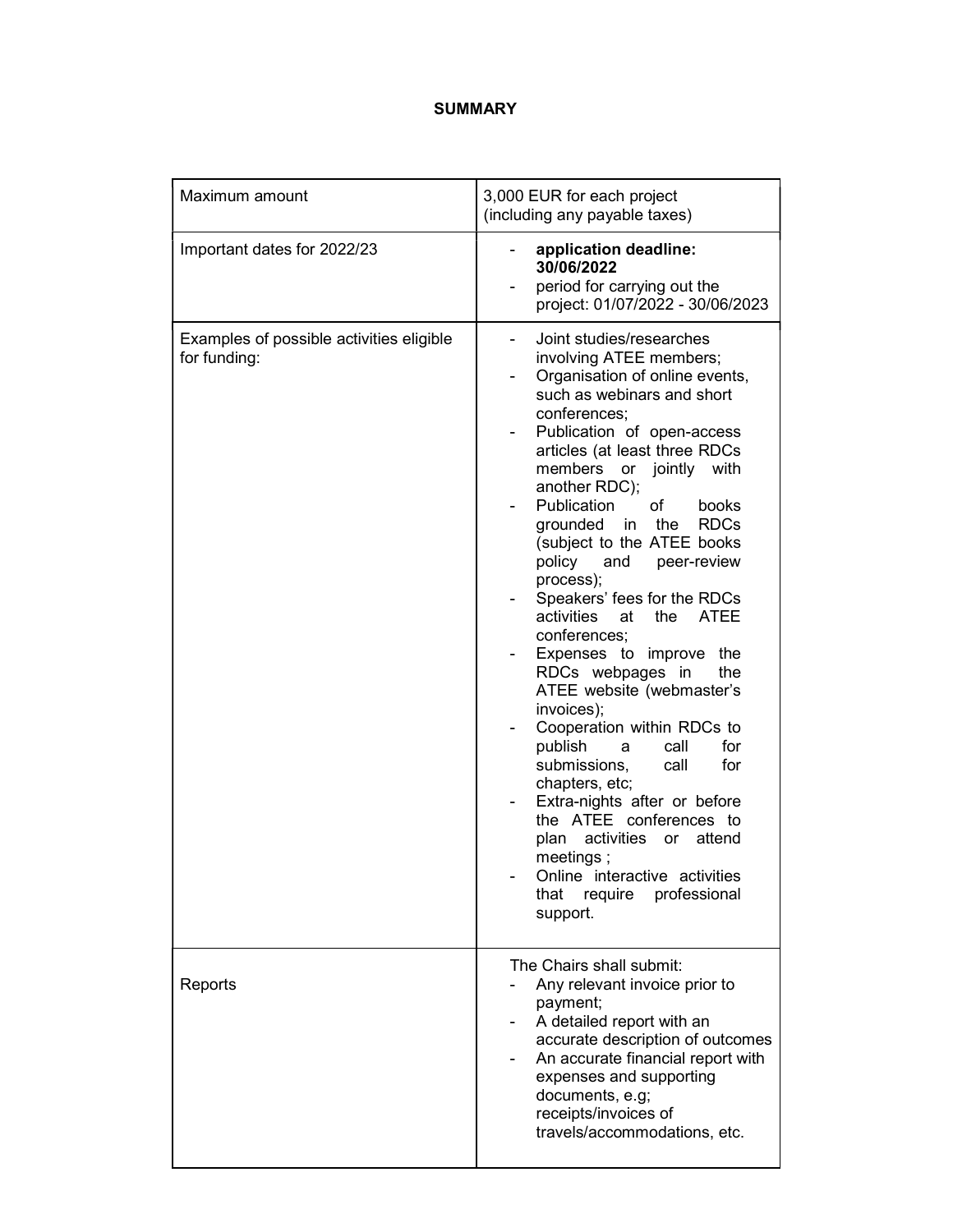| Payments                   | 60% payable within one month<br>of a project being approved.<br>40% payable upon receipt of a<br>satisfactory narrative and<br>financial reports upon completion<br>of the project.                                                                                                                                       |
|----------------------------|---------------------------------------------------------------------------------------------------------------------------------------------------------------------------------------------------------------------------------------------------------------------------------------------------------------------------|
| <b>Evaluation Criteria</b> | Involvement of a high number of<br>ATEE members<br>Impact and relevance of the<br>project<br>Clearly stated aims and<br>outcomes that specific,<br>measurable, realistic, and time-<br>bound.<br>Potential contribution to the<br>growth of the Association<br>Contribution to the long-term<br>maintenance of the RDC(s) |

Please note that the financial report shall be reported in the RDC webpages and submitted to the ATEE General Assembly for approval together with the yearly financial report.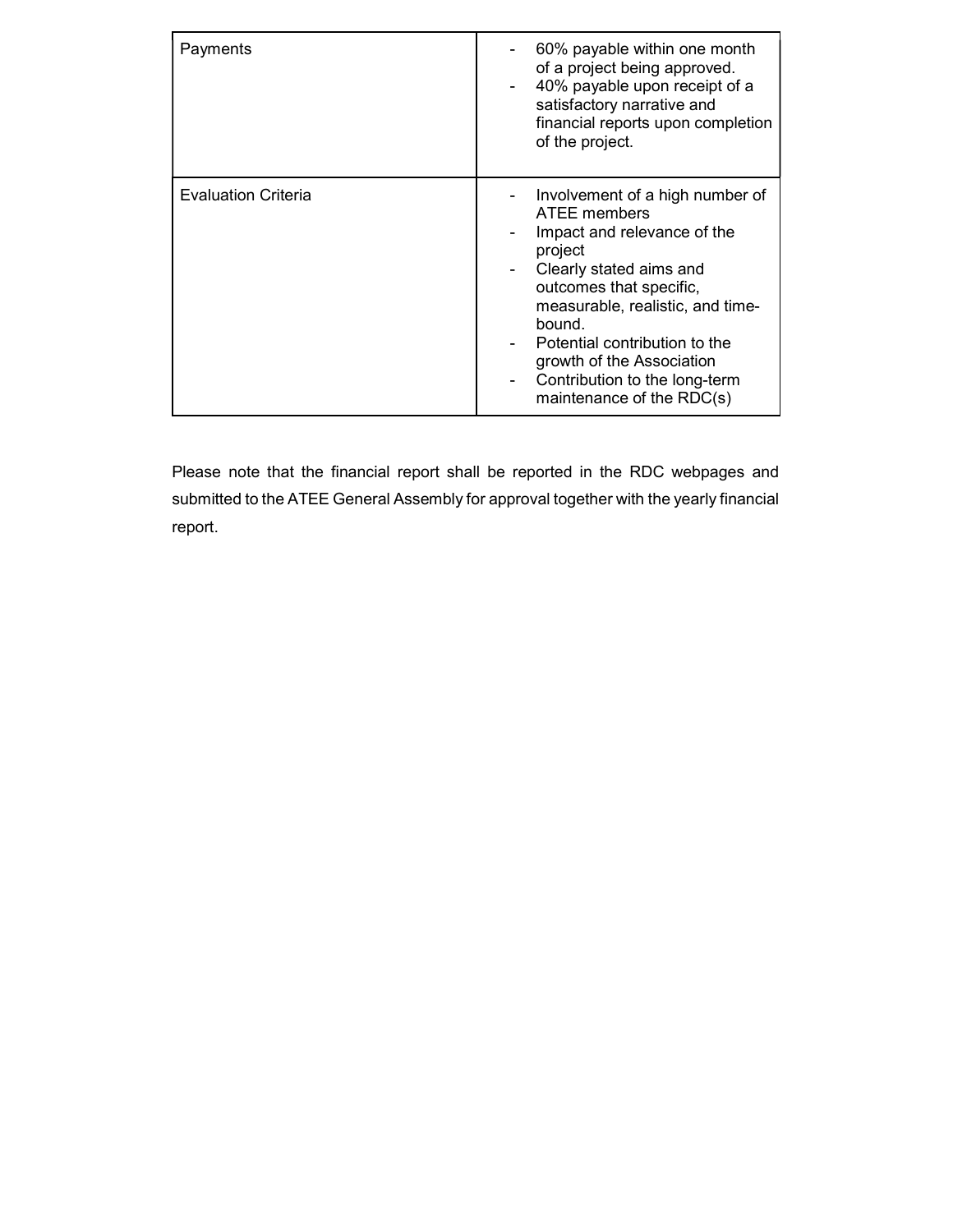| The Association for Teacher<br><b>Education in Europe</b><br>Application for financial support for<br>scholarly activity and/or research projects.                                                                                                                                                                                                                                     |  |  |
|----------------------------------------------------------------------------------------------------------------------------------------------------------------------------------------------------------------------------------------------------------------------------------------------------------------------------------------------------------------------------------------|--|--|
| Please note: In order to keep applications manageable and comparable, please use this<br>form as printed (with a minimum 10 point font over no more than three sides of A4).<br>The form is available as a word document from the ATEE website at the RDCs dashboard.<br>but submissions that exceed the maximum specified length will be returned to conform with<br>the requirement. |  |  |
| <b>Applicant:</b>                                                                                                                                                                                                                                                                                                                                                                      |  |  |
| RDC name<br>Contact details                                                                                                                                                                                                                                                                                                                                                            |  |  |
| Tel (work)<br>email                                                                                                                                                                                                                                                                                                                                                                    |  |  |
| <b>Title of Proposed Project:</b>                                                                                                                                                                                                                                                                                                                                                      |  |  |
| <b>Project Aims:</b> (including, where appropriate, the research question). Only broad aims and basic intentions are required here.                                                                                                                                                                                                                                                    |  |  |
| <b>Project Objectives:</b> (Please indicate here the broad objectives that are to be achieved in pursuing the aims of the project).                                                                                                                                                                                                                                                    |  |  |
| Rationale and anticipated impact: (please indicate (I) Perceived need for the project, (ii) justification of selected approach, (iii)<br>links with relevant and related work, (iv) expected benefits to the RDC and the Association v) contribution to knowledge about teacher<br>education vi) impact on teacher education practice and/or policy<br>(i)                             |  |  |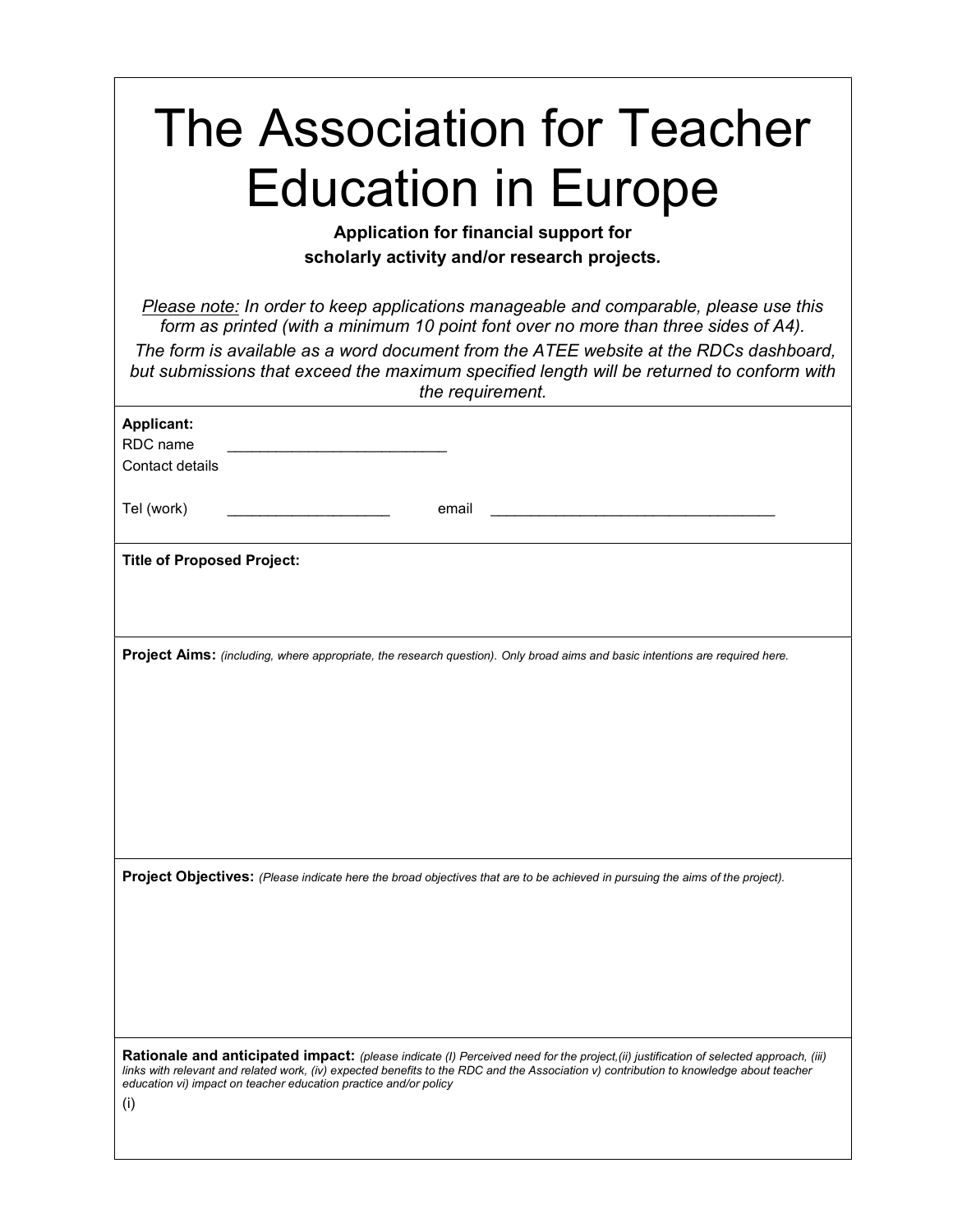| (ii)                                                                                                                                                                                                                                                                                                                                                                             |                           |  |
|----------------------------------------------------------------------------------------------------------------------------------------------------------------------------------------------------------------------------------------------------------------------------------------------------------------------------------------------------------------------------------|---------------------------|--|
|                                                                                                                                                                                                                                                                                                                                                                                  |                           |  |
| (iii)                                                                                                                                                                                                                                                                                                                                                                            |                           |  |
|                                                                                                                                                                                                                                                                                                                                                                                  |                           |  |
| (iv)                                                                                                                                                                                                                                                                                                                                                                             |                           |  |
| v)                                                                                                                                                                                                                                                                                                                                                                               |                           |  |
|                                                                                                                                                                                                                                                                                                                                                                                  |                           |  |
| vi)                                                                                                                                                                                                                                                                                                                                                                              |                           |  |
|                                                                                                                                                                                                                                                                                                                                                                                  |                           |  |
| Methodology: (Please outline the activities and methods to be adopted in pursuing the project and explain and justify choices made)                                                                                                                                                                                                                                              |                           |  |
|                                                                                                                                                                                                                                                                                                                                                                                  |                           |  |
|                                                                                                                                                                                                                                                                                                                                                                                  |                           |  |
|                                                                                                                                                                                                                                                                                                                                                                                  |                           |  |
| Project participants: (Please list (i) all participating ATEE members involved, starting with a designated Project Leader, (ii) others<br>who will be involved, indicating their role and expected contribution). NB Collaborative projects require a copy of this form (carrying the<br>endorsement of the submission from the Chair of the RDC, for each RDC partner involved. |                           |  |
|                                                                                                                                                                                                                                                                                                                                                                                  |                           |  |
|                                                                                                                                                                                                                                                                                                                                                                                  |                           |  |
|                                                                                                                                                                                                                                                                                                                                                                                  |                           |  |
| Project schedule:                                                                                                                                                                                                                                                                                                                                                                |                           |  |
| <b>Expected Start Date:</b>                                                                                                                                                                                                                                                                                                                                                      | <b>Expected End Date:</b> |  |
| Project funding requirements: (Please specify the activities and sums required under the headings below)                                                                                                                                                                                                                                                                         |                           |  |
| Please note below any particular financial features or implications of the project:                                                                                                                                                                                                                                                                                              |                           |  |
| The RDC Chair/Co-Chair                                                                                                                                                                                                                                                                                                                                                           |                           |  |
| Verification of applicant's commitment                                                                                                                                                                                                                                                                                                                                           | (signature)               |  |
| Endorsement of the project as one seen as feasible, within the capabilities of the member(s) proposing to<br>undertake it and calculated to enhance the experiences of RDC members.                                                                                                                                                                                              |                           |  |
|                                                                                                                                                                                                                                                                                                                                                                                  | (signature)               |  |
| <b>Applicant:</b>                                                                                                                                                                                                                                                                                                                                                                |                           |  |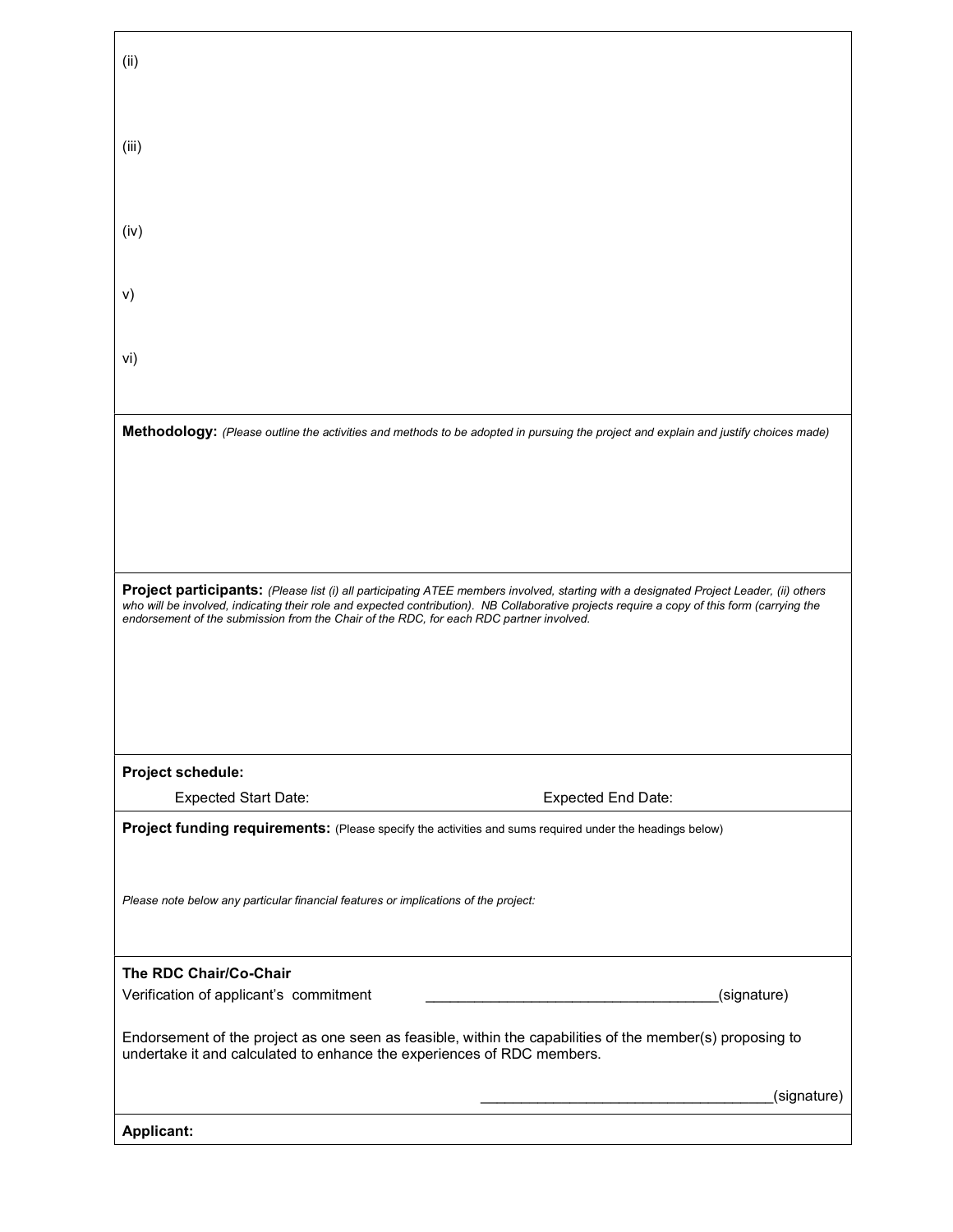I understand that, in signing this application, a serious commitment to pursuing the project detailed above is being made. Further, I am fully aware that progress will be monitored, and continuing financial support is subject to satisfactory periodic review.

 $_$ frac{1}{2}

#### Completed forms should be converted to PDF format and sent to Mariagrazia Tagliabue (email: secretariat@atee.education) as an email attachment.